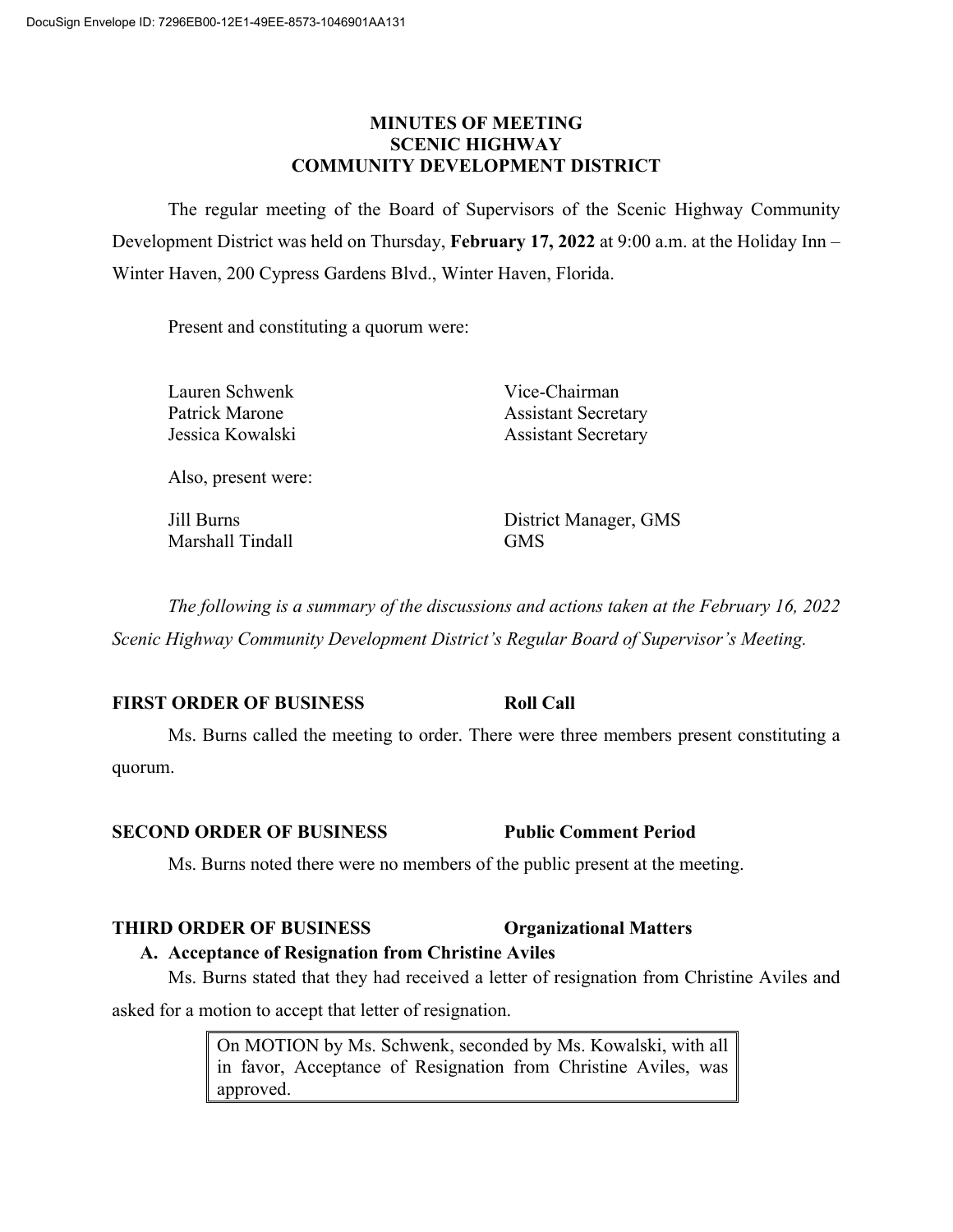#### **B. Appointment to Fill the Vacant Board Seat**

Ms. Burns noted that due to the resignation, there is a vacancy on the Board. She asked for a nomination to fill that vacancy. Ms. Schwenk nominated Lindsey Roden to fill the seat on the Board and she will be sworn in at the next meeting.

> On MOTION by Ms. Schwenk, seconded by Ms. Kowalski, with all in favor, Appointment of Ms. Lindsey Rhoden to Fill the Vacant Board Seat, was approved.

#### **C. Administration of Oath to Newly Appointed Supervisor**

Ms. Rhoden will be sworn in at the next meeting.

#### **D. Consideration of Resolution 2022-04 Appointing Assistant Secretary**

Ms. Burns stated that this resolution would appoint Ms. Rhoden as an Assistant Secretary

on the Board.

On MOTION by Ms. Schwenk, seconded by Ms. Kowalski, with all in favor, Resolution 2022-04 Appointing Lindsey Rhoden as Assistant Secretary, was approved.

# **FOURTH ORDER OF BUSINESS Approval of Minutes of the December 16, 2021 Board of Supervisors Meeting**

Ms. Burns presented the minutes of the December 16, 2021 Board of Supervisors meeting minutes and asked for any comments or corrections. There being none, there was a motion of approval.

> On MOTION by Ms. Schwenk, seconded by Ms. Kowalski, with all in favor, the Minutes of the December 16, 2021 Board of Supervisors Meeting, were approved.

**FIFTH ORDER OF BUSINESS Consideration of Resolution 2022-05 Setting a Public Hearing on Amenity Rules and Rates**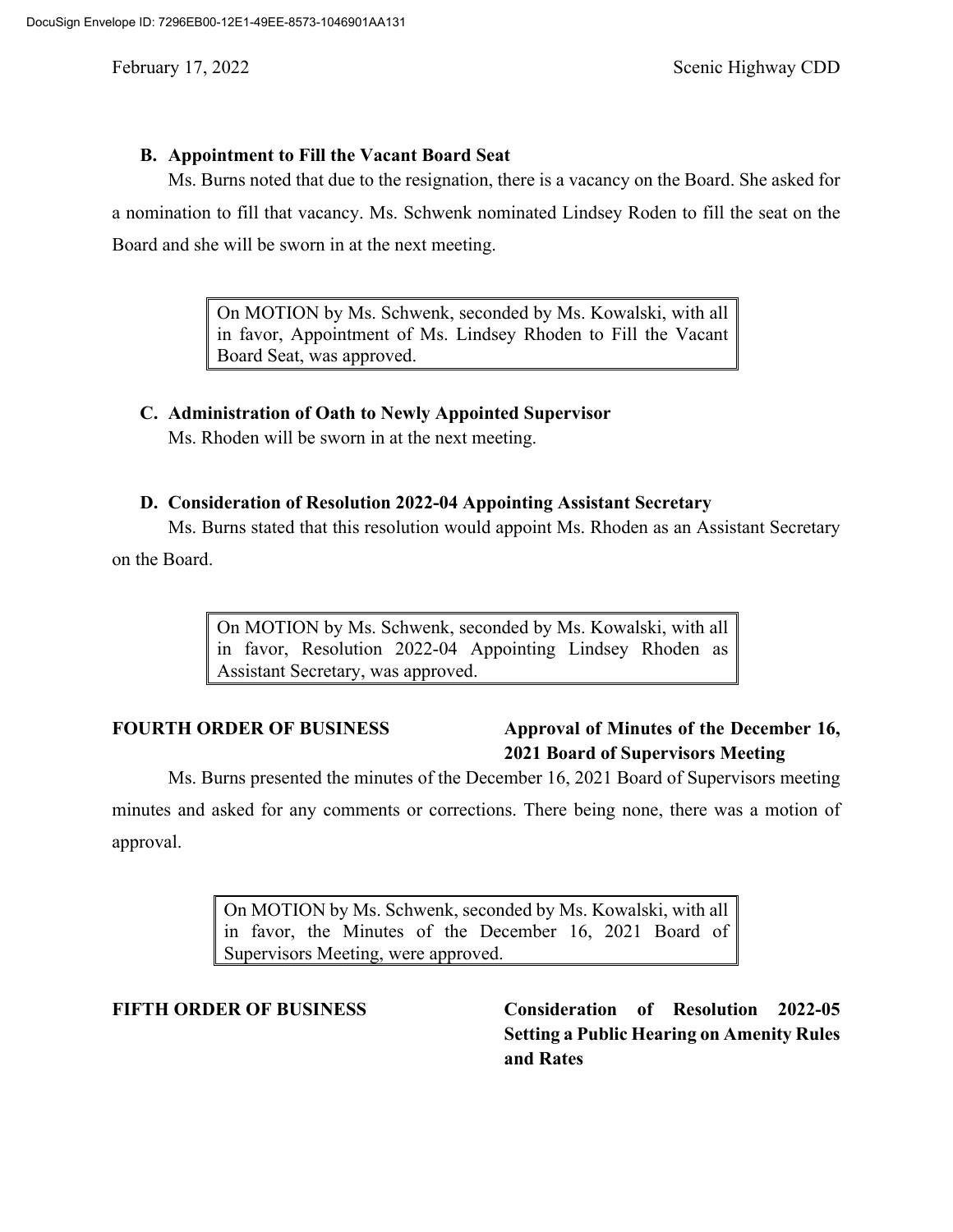Ms. Burns stated that the amenity is planning on opening soon so they would like to get the amenity rules set and they need at least 30 days to advertise for the hearing. She suggested April 21, 2022 as the hearing date. They can move forward with the opening of the amenity center with the draft rules in place so this would not hold that date up.

> On MOTION by Mr. Marone, seconded by Ms. Kowalski, with all in favor, Resolution 2022-05 Setting a Public Hearing on Amenity Rules and Rates for April 21, 2022, was approved.

## **SIXTH ORDER OF BUSINESS Staff Reports**

#### **A. Attorney**

Mr. Van Wyk stated there was nothing further to report.

#### **B. Engineer**

There being none, the next item followed

#### **C. Field Manager's Report**

Mr. Tindall presented the field manager's report to the Board which can be found in the agenda package. Ms. Burns gave an update on the rental car that hit the wall and noted that they are in the process of collecting insurance from the driver in the situation through USSA. They have paid out of pocket for the repairs and anticipate getting reimbursed through the insurance.

## **i. Consideration of Proposal for Oil Spill Cleanup**

There was discussion about an oil spill and the cost associated with cleaning it up. Staff has filed a police report to investigate who might be responsible, but it is looking like it will be a CDD expense. There is a proposal from Petrotech to do the last portion of cleanup for \$4,745 to finalize this issue. There has been an \$11,000 expense in cleanup that has already been done. In case this too is a CDD expense, staff is asking for an approval to pay that as well, but they will not ask who is paying that portion unless they are billed for it.

> On MOTION by Mr. Marone, seconded by Ms. Kowalski, with all in favor, the Proposal from Petrotech for Oil Spill Cleanup and Authorization to pay amount incurred to date, was approved.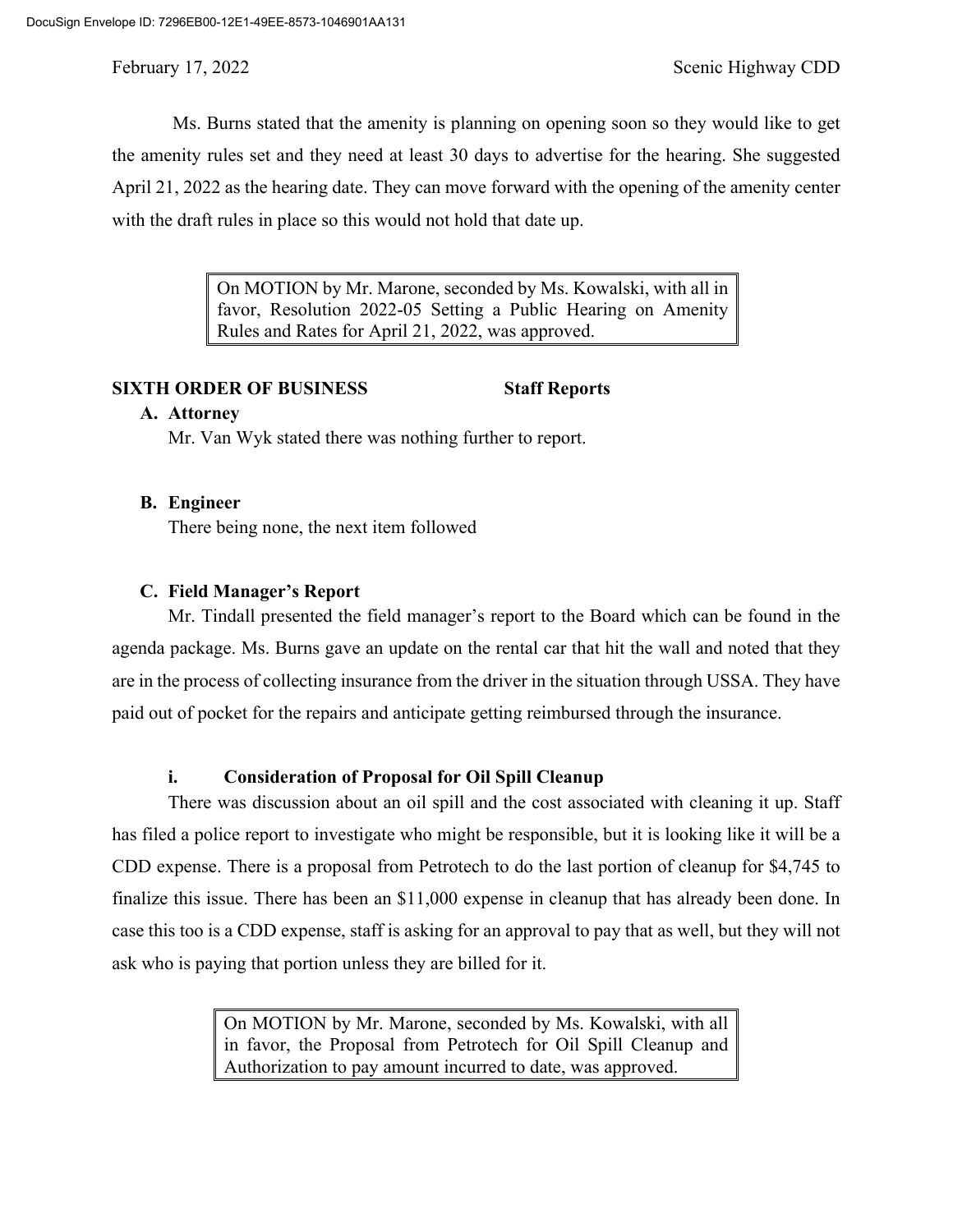## **ii. Consideration of Proposals for Pool Maintenance Services**

Mr. Tindall reviewed the proposals submitted to the Board for pool maintenance services

which can be found in the agenda package. The Board decided to go with Resort Pools Services for \$975 a month.

> On MOTION by Mr. Marone, seconded by Ms. Kowalski, with all in favor, the Proposal for Pool Maintenance Services from Resort Pools, was approved.

## **iii. Consideration of Proposals for Janitorial Services at Amenity** *(to be provided under separate cover)*

Mr. Tindall stated that CSS will come in and do a one-time cleaning before the amenity opens and will bring back proposals for janitorial services at the next Board meeting for consideration.

> On MOTION by Mr. Marone, seconded by Ms. Kowalski, with all in favor, the Proposal for Janitorial Services for a Onetime Cleaning at the Amenity from CSS, was approved.

# **iv. Consideration of Proposals for Pest Control at Amenity** *(to be provided under separate cover)*

This item was tabled until the next meeting due to waiting on proposals to come back.

## **D. District Manager's Report**

## **i. Approval of Check Register**

Mr. Burns stated that the check register was included in the package. The total was \$343,046.64.

> On MOTION by Mr. Marone, seconded by Ms. Kowalski, with all in favor, the Check Register, was approved.

#### **ii. Balance Sheet and Income Statement**

Ms. Burns stated that the financials were included in the package, but no action was needed.